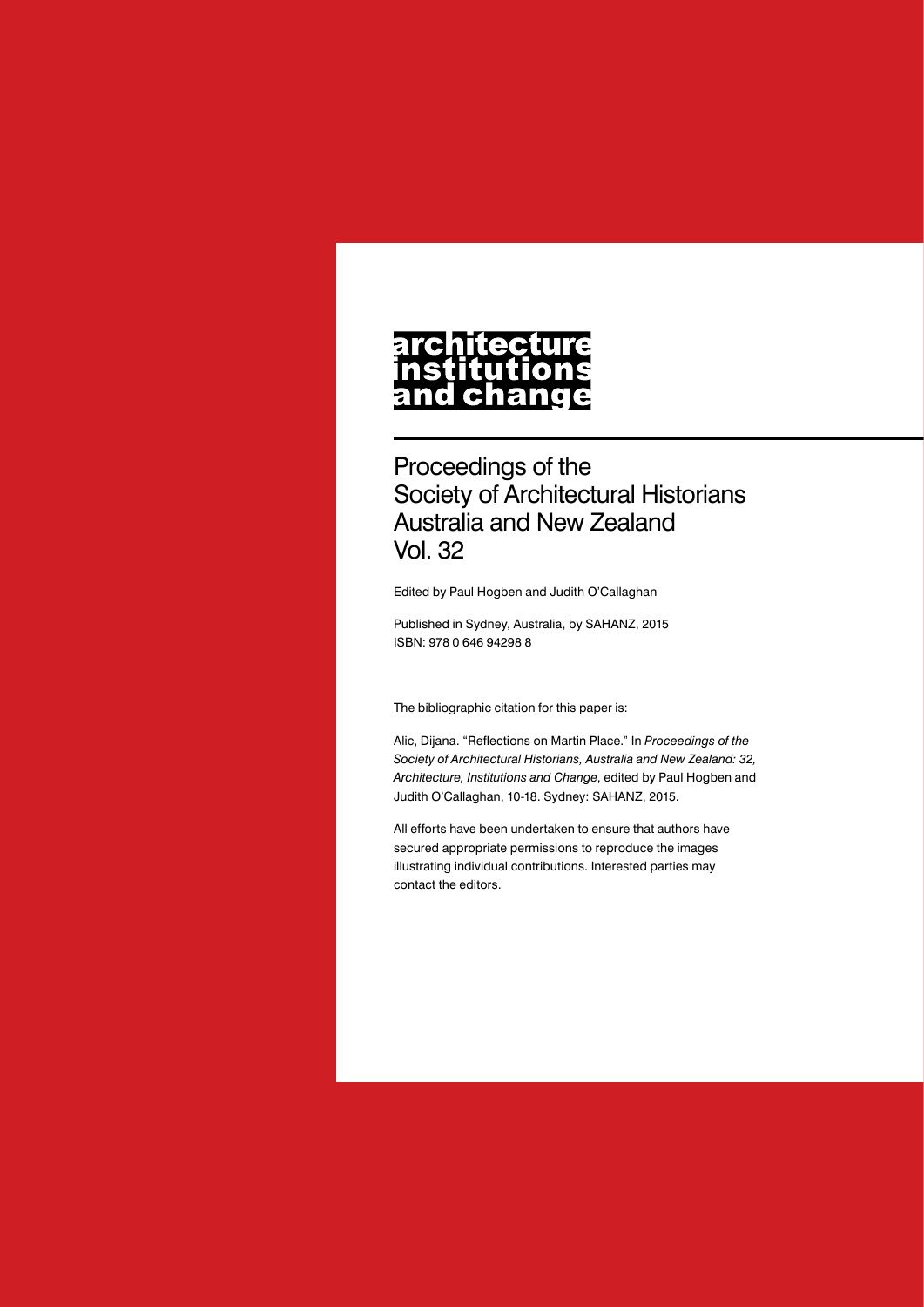**Dijana Alic***,* UNSW Australia

# Reflections on Martin Place

*Martin Place is commonly referred to as 'the heart' of Sydney. This 'place', which runs from George Street to Macquarie Street, constitutes of a series of open spaces framed by major public buildings, such as the nineteenth-century Sydney General Post Office and the twentieth-century Reserve Bank of Australia. A significant ceremonial and recreational node, it is a vital site of public gathering. The space accommodates diverse events of national and social significance, as well as more marginal cultural gatherings. It has hosted celebrations marking the ends of wars, as well as numerous anti-war demonstrations; nationalist commemorations, as well as protests for a broader conception of the nation; mass crowds, as well as dispersed clusters of public gathering. A giant Christmas tree, ephemeral lights and outdoor movie screens all regularly make this grand civic court a popular site of spectacle.* 

*This paper focuses on the importance of social activity to the creation and meaning of public space. I consider the physical qualities of Martin Place and the adjacent institutions for both their capacity and their limitations in supporting public engagement. In particular, I examine the tensions between public monuments' architectural and ideological uniformity and the more ephemeral and labile cultural diversity that is apparent through action and interaction. I argue that the importance of Martin Place as public space is produced through social discourse and engagement rather than exclusively through the disciplinary domain of architecture.*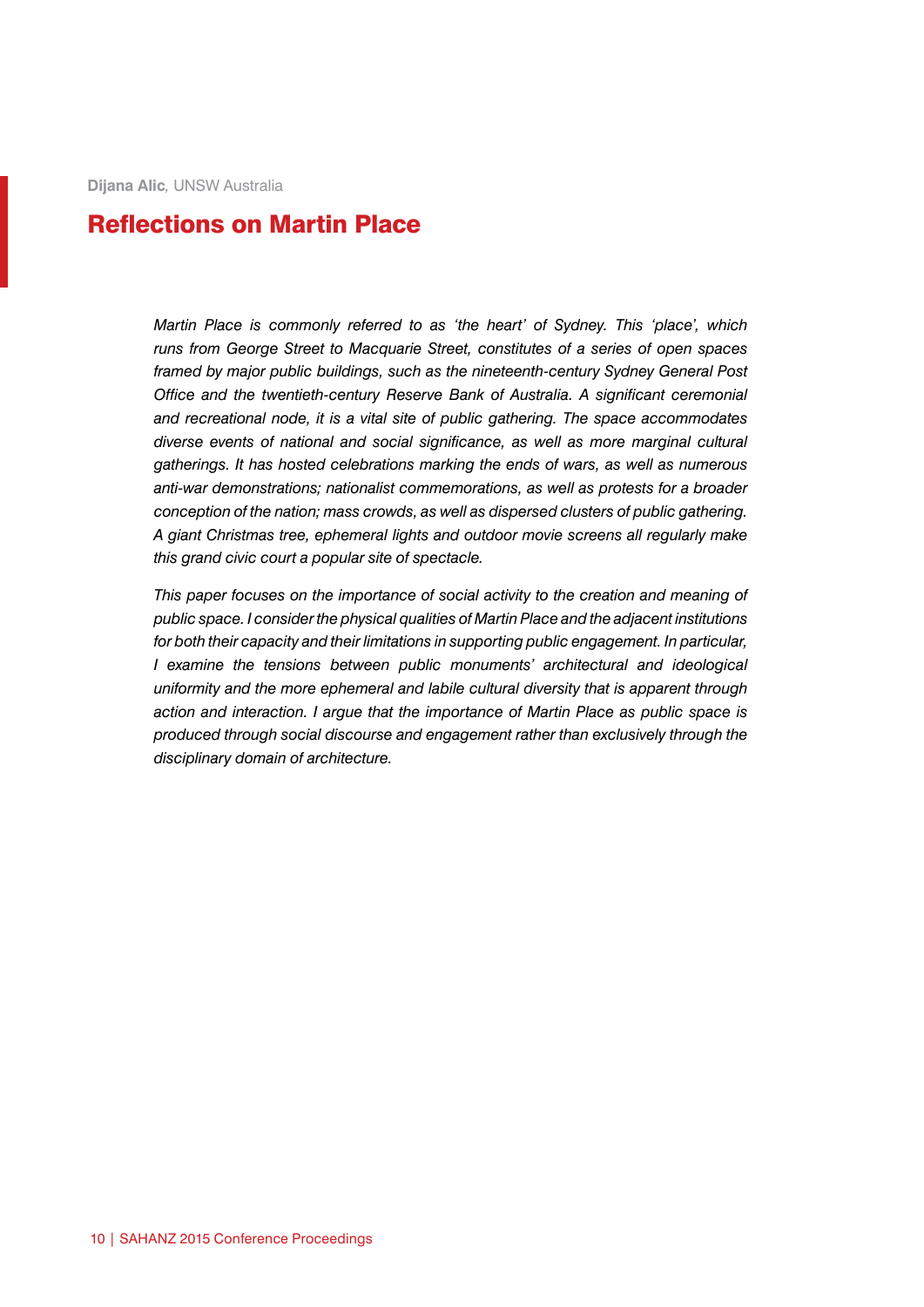

## **Reflections on Martin Place**

"Arguably Australia's most iconic public space", Martin Place is commonly defined as "Sydney's civic heart".<sup>1</sup> This urban space accommodates rallies, protests and peaceful demonstrations, and provides shopping facilities and provisions for the substantial volume of pedestrians that use it. Martin Place's connection with Australian military involvement, through pro- and anti-war gatherings, ensures its symbolic place in the development of Australian national identity. It is a place of official ceremonies and processions, public celebrations and, more recently, collective mourning, with the community coming together in a wake of what was considered an act of terrorism.

Contemporary discourse on history, memory and identity suggests the impossibility of a fixed relationship between place and meaning. Political theorists Ernesto Laclau and Chantal Mouffe argue that "articulation" – that is, "a relation between elements" – renders all social practices relative. Their views come from "renouncing the conception of 'society' as founding totality of its partial processes".<sup>2</sup> The diversity of social order is founded, they argue, on "failed attempts to domesticate the field of differences" through the practice of "articulation".3 Thus "identity is modified as a result of the articulatory practices" that attempt to fix meaning and construct "a centre".<sup>4</sup> Such attempts to stop continuous changes, or metamorphoses, and to stabilise a site's meaning are constantly undermined by the open and negotiable character of identity formations.5 Any discourse that aims to "arrest the flow of difference, to construct a centre" does so only temporarily.<sup>6</sup> The transformations, which are often prompted by changes in the social conditions, release a site of the specific collective memories attached to it or build upon those memories allowing other meanings to emerge.<sup>7</sup>

This paper explores the relationship between Martin Place and the events and public gatherings that take place there. Analysis of broader cultural and political contexts provides the framework within which the meanings associated with Martin Place emerge, gain significance and affect the cultural and political life of the city. The paper presents specific "articulations" that shape the site's meanings – namely war remembrance, anti-war protests, culture and commemorations – and considers their capacity to connect broad public events and sentiment with the specifics of Martin Place.

### **Peace bonds and protests**

As a distinct space and a site of public gathering, Martin Place has a long history. Its origin stretches back to the establishment of the Sydney General Post Office (GPO). The block of land on which the first half of the new GPO was built faced George Street and had a lane to the north, which ran from George Street to Pitt Street.<sup>8</sup> Although numerous attempts to widen and expand the lane failed, the completion of the second half of the GPO, towards the Pitt Street, resulted in opening the building's northern street front to the public.<sup>9</sup> It was, however, the erection of the Commonwealth Trading Bank building on the corner of Martin Place and Pitt Street, in 1916, that initiated large public gatherings in the area.<sup>10</sup> The building represented the newly acquired financial power the Commonwealth government invested in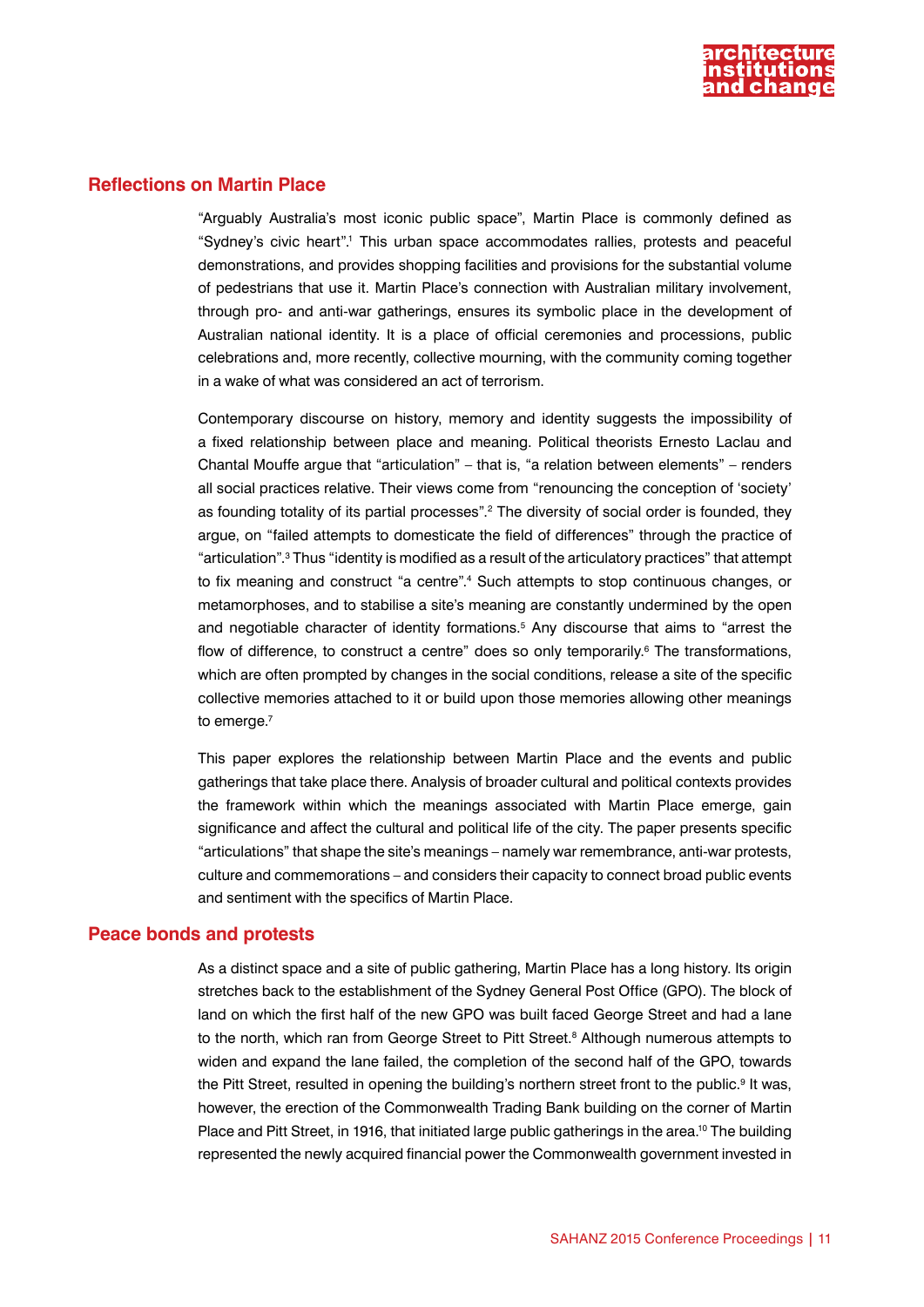the bank following the federation of the Australian colonies.11 By the time the bank opened for business, Britain had already requested Australia assist in financing allied efforts in World War I.<sup>12</sup> As the country's central financial institution, the bank managed and promoted the sale of war bonds and, as the war concluded, peace bonds for the returned soldiers.<sup>13</sup>

The promotion and sales of war bonds were commonly undertaken in the public area in front of the bank. The surrounding buildings were hung with banners and bunting, and provided a setting for these events. Commenting on the bank's continuous efforts to engage with the street and attract public support, a *Sydney Morning Herald* article published on Saturday 28 July 1917 praised the improvements of the street decorations presented on that occasion:

Compared with the attempts to round up recruits in the city during the past six months, the rally in Martin Place yesterday might be described as enthusiasm in excelsis. Not only was there a large crowd, but the responses to the appeals broke the record in this regard. It is the due of the organisers of the Spoitsmon's Rally to acknowledge that the spectacular element was not overlooked.<sup>14</sup>

Numerous rallies were held in Martin Place during the Commonwealth Bank's promotion and sales of war bonds. Women came together to support the cause during the second peace loan, with the founder of the Junior Red Cross, Mrs Eleanor McKinnon, addressing the crowd.<sup>15</sup> A photograph of the event shows women holding a placard that refers to Villers-Bretonneux, France, where many Australians lost their lives during the war.<sup>16</sup>

Promotion of the seventh war bond required the presence of a large war ship, and so a model of the destroyer HMAS *Australia* was erected in the area in front of the Commonwealth Bank. The opening ceremony was from the bow of the destroyer on 16 September 1918, with guns firing from the ship.<sup>17</sup> The destroyer served as a bank, with the public boarding to subscribe to the loan. The Central War Loan Committee was established to coordinate and manage the efforts to collect loans. The model ship stayed on display, fully equipped with "a whistle and functioning funnel that sent smoke into the air".<sup>18</sup> The campaign was a success and the public contribution exceeded expectations by four million pounds. The collective involvement in and support for the nation's military efforts rendered the site of national importance. There, thousands of soldiers enlisted, money was collected for war bonds, and lost soldiers were remembered.

Recognising the importance of Martin Place, Jack Lang, then-premier of New South Wales, requisitioned it to commemorate Australia's war effort.<sup>19</sup> The erection of the cenotaph in 1927 – an "empty tomb" that "mourns and commemorates the communal sacrifice of lives lost at war" – made tangible the site's significance to the nation.<sup>20</sup> Stating the rationale for the cenotaph's erection in Martin Place, the Returned Soldier League (RSL) New South Wales said it "had looked on Martin Place during the war as the heart of the nation".<sup>21</sup> The monolithic stone block erected in memory of fallen soldiers has two inscriptions: one, facing the GPO, reads "To Our Glorious Dead"; the other, facing Challis House, reads "Least We Forget". Two bronze sentinel figures – one an Australian Imperial Force soldier, the other a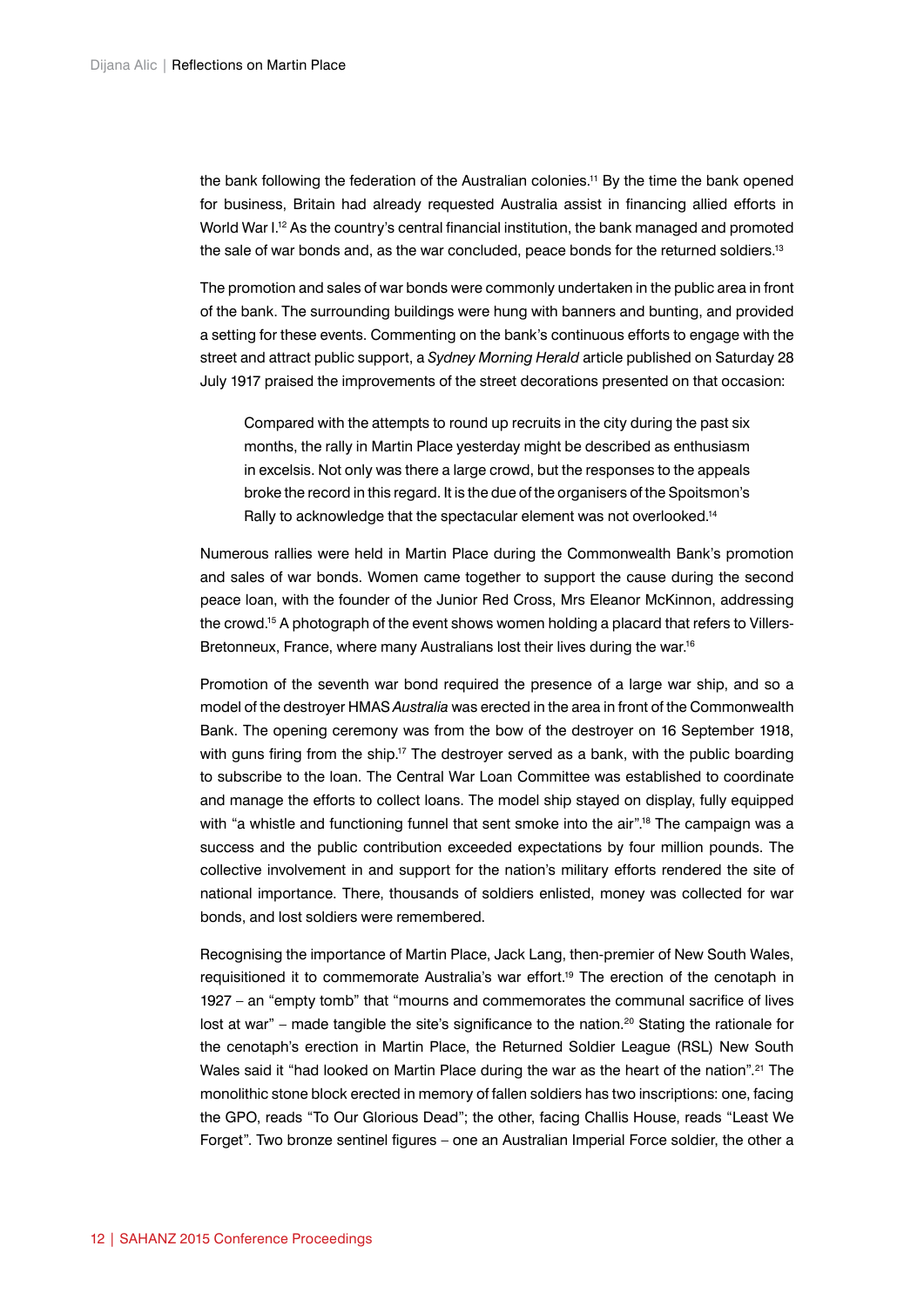

Royal Australian Navy sailor – guard the cenotaph at its two shorter ends.<sup>22</sup>

The cenotaph's importance to commemoration was formally recognised in 1928, with the lifting of a ban on holding ceremonies in the area. The decision to allow "certain patriotic and sentimental celebrations" followed a request by the British Empire Union to allow Anzac Day and Armistice Day events to take place in the area between Castlereagh and Pitt Streets.<sup>23</sup> Since then, commemorations have been held here annually to mark the end of World War I (in the signing of the armistice) and to remember those who lost their lives in war. The cenotaph is the focal point for the thousands that regularly attend Anzac Day ceremonies.

Support for military involvement has frequently been tested in Martin Place by public protestation against war. Large protests occurred in response to Australia's involvement in the Vietnam War. On 3 May 1965, a crowd of more than 200 students gathered in front of the US Consulate and marched to nearby Martin Place. There, demonstrators carried out one of the earliest "sit-down" demonstrations.<sup>24</sup> During another large protest, held on 23 October 1965, some 60 protestors were arrested. A *Sydney Morning Herald* article described the day:

The Minister for Labour and National Service, Mr McMahon, was leaving the Commonwealth Bank Building on Martin Place, where parliamentary offices are located, as the demonstrations began. The demonstration began peacefully, but soon home-going city traffic was backed up to Circular Quay in the north and the Central Railway Station in the southern end of the main city area. Demonstrators paraded along the footpaths. They carried posters, on which were written anti-American slogans, and photographs of Vietnamese civilian casualties. They marched into Pitt Street during the peak hour and were blocked by police. Some demonstrators sat and lay across the road ways. They still held aloft their banners, and chanted slogans protesting the Vietnam War. Fights broke out, and extra police moved in.<sup>25</sup>

The anti-Vietnam War and anti-conscription protests continued well into the late 1960s. Violence and conflict with the police frequently interrupted protests, and the media declared 1967 as the year of most protest-related activities in Australian history.<sup>26</sup>

Martin Place has been a forum for expressing political opinion on a diverse range of issues. In April 1969, 25 university students "battled the elements while taking part in a vigil outside the Commonwealth Offices in Martin Place". They supported the land claims of the Northern Territory's Yirrkala Aboriginal people.27 The *Canberra Times* also reported on the quiet dissent of a mother on a hunger strike, protesting against her son's murder conviction. For 13 days she "put on a good dress for Mother's Day and went, as usual, to sit in the cold shadows cast by city buildings over Martin Place".<sup>28</sup>

From the 1960s onwards the US Consulate, at the time located in Wynyard Street, emerged as a potent focus of political protest. The protestors typically marched to the consulate via Martin Place, or used the space as a public extension of the limited public frontage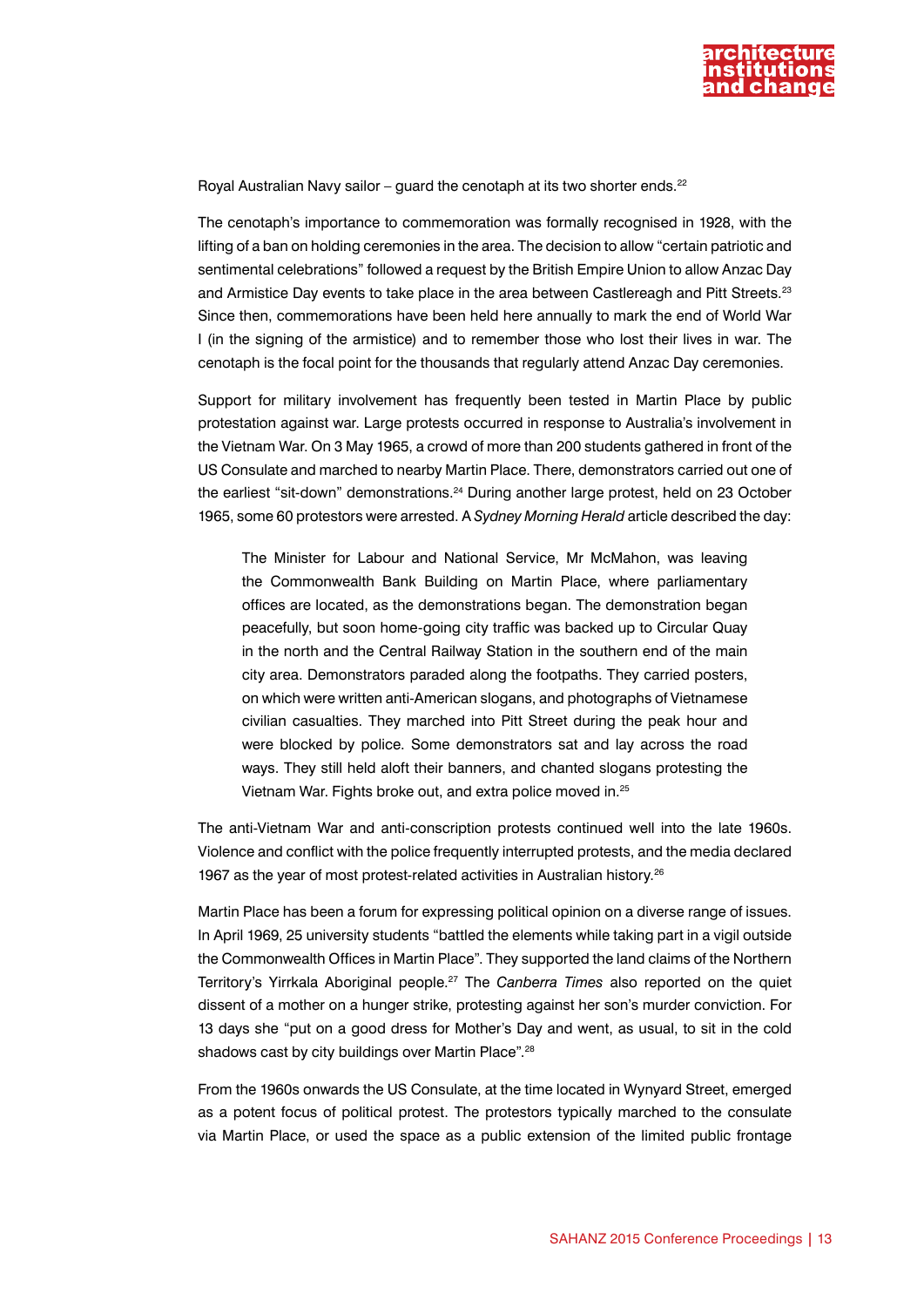of the consulate. The consulate's move to the MLC building, mid-way along Martin Place, presented the protestors with more immediate access to it.

The prominent placement of the war ship during the war bonds collections, the lengthy and numerous rallies, and the substantial public participation in events surrounding the collections all shaped the connection between Martin Place and Australian military involvement in World War I. Subsequent protests compounded the relationship between Martin Place and public debates over war. Even when it was no longer necessary to gather around 'objects' that symbolised the past, Martin Place's major public, institutional and financial buildings provided the facades that would associate the space with Australia's war engagements.

Martin Place's central location and historic significance has been crucial in attracting banks, international corporations and global businesses to the precinct. Major Australian banks, large and prestigious law offices, and major financial institutions, both Australian and international, have in the past or still reside in Martin Place. The presence of such big financial players became the backdrop against which anti-globalisation movements such as Stop Bush have emerged over the last decade or so.

The Stop Bush protests, organised in response to the Asia-Pacific Economic Co-operation (APEC) forum held in Sydney in September 2007, made Martin Place a "poignant symbol of the resistance".<sup>29</sup> Stop Bush – a coalition of student activist, union, environment and human rights groups – used the APEC forum as a platform to protest against the Iraq War and for action on climate change and workers' rights. $30$  The coalition's request to march though Martin Place to deliver their message was denied on the grounds of security. In preparation for the event, the state government introduced the *APEC Meeting (Police Powers) Act 2007*, which allowed police to "(re)categorise large swathes of its public space".31 Under this legislation, police designated Martin Place a "declared area". These areas were open to the public, but police had powers to stop or search people and to issue fines. $32$  As a consequence, Stop Bush had to negotiate access to Martin Place with the New South Wales police rather than the civic authority, City of Sydney Council. Stop Bush deemed Martin Place an important venue for the expression of its concerns. The lengthy negotiations between protesters, police and the court ultimately resulted in the protest changing route at the last minute to circumvent the Martin Place area. Although unable to access Martin Place or the US consulate area, the protestors considered the event a success. Human geographer Adam Tyndall suggests that this sentiment drew on "the city's collective memory about the latent political capacity of Martin Place".33 By not being allowed to access the place, the organisers heightened the public awareness of Martin Place as a significant public space that *should* be open for public activity. The tension between the public's right to participate in a protest, on one hand, and the need to maintain civic order, on the other, demonstrates the power and presence of underlying structures that determine the use of public space and "articulate" its public perceptions.

The architectural expression of major institutional buildings and international corporations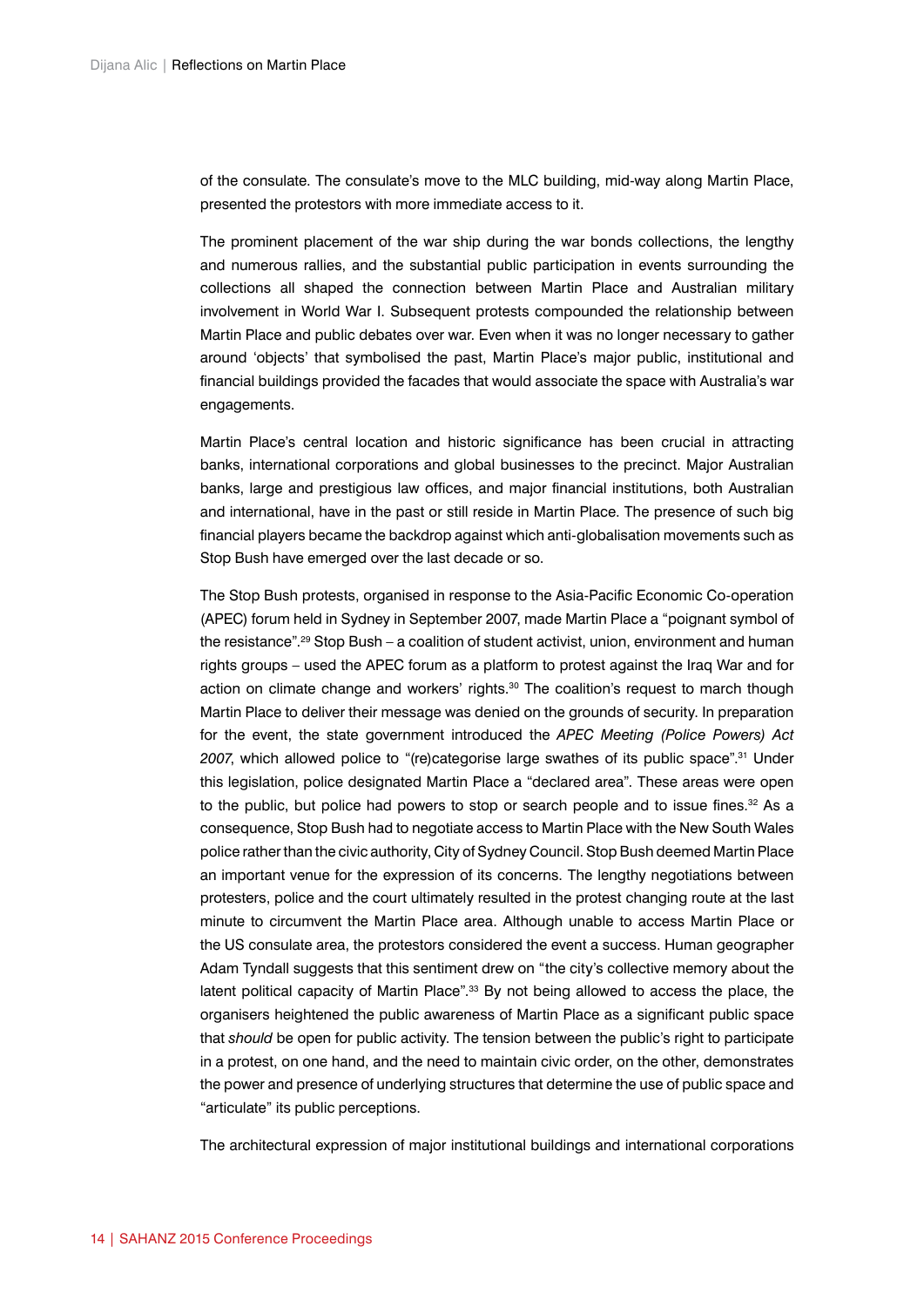

contributes to the "articulation" of Martin Place as a "high end" of town, the place of the one per cent. But while their formal appearance and symbolic meanings help frame Martin Place as a site of economic power, they also make it a legitimate site for counter-narratives, a place for public expression of individual and collective views.

#### **Festivities and collective trauma**

Although historically Martin Place has been used for various celebrations and commemorations, only relatively recently has it been used as a stage for the city's large cultural events. In 2014, Vivid Sydney used Martin Place as its main location. The "heart of the city CBD", the promotional brochure suggested, was transformed by the festival's light and sculptures.34 The cenotaph was transformed into a lively contemporary structure by a "gentile lightening treatment [that] honours this solemn memorial and pays homage to those who have given their lives for their country".<sup>35</sup> The play of light softened the appearance of the surrounding buildings. The overlay of light on civic buildings transformed their formal architectural qualities into living organisms. Changed by the light and colour, the buildings lost their political potency and became a background to a space of family entertainment and play.



**Fig. 1** Sydney Vivid Festival, 2014. Photograph by Dijana Alic.

Monday 15 December 2014 added another "articulation" to Martin Place. It also marks a significant and tragic day in the site's calendar of events: a lone gunman, [Man Haron](http://en.wikipedia.org/wiki/Man_Haron_Monis) [Monis](http://en.wikipedia.org/wiki/Man_Haron_Monis), took 17 people – customers and employees of the [Lindt](http://en.wikipedia.org/wiki/Lindt_%26_Spr%C3%BCngli) chocolate cafe – hostage. Soon after the siege began, the police declared an exclusion zone around Martin Place. The Lindt cafe, located at 53 Martin Place, on the corner of Phillip Street, was the centre of the exclusion zone, which stretched between Elizabeth, Hunter and King Streets in the CBD. The negotiations with the gunman unfolded throughout the day, with frequent updates provided by both traditional and social media. The continuous reporting was compounded by the cafe's proximity to another Martin Place landmark: Channel 7 Sun Rise studios. The hostage crisis lasted until early on Tuesday 16 December, when the police stormed the cafe and killed the gunman. Unfortunately, two hostages died in the siege, one man and one woman.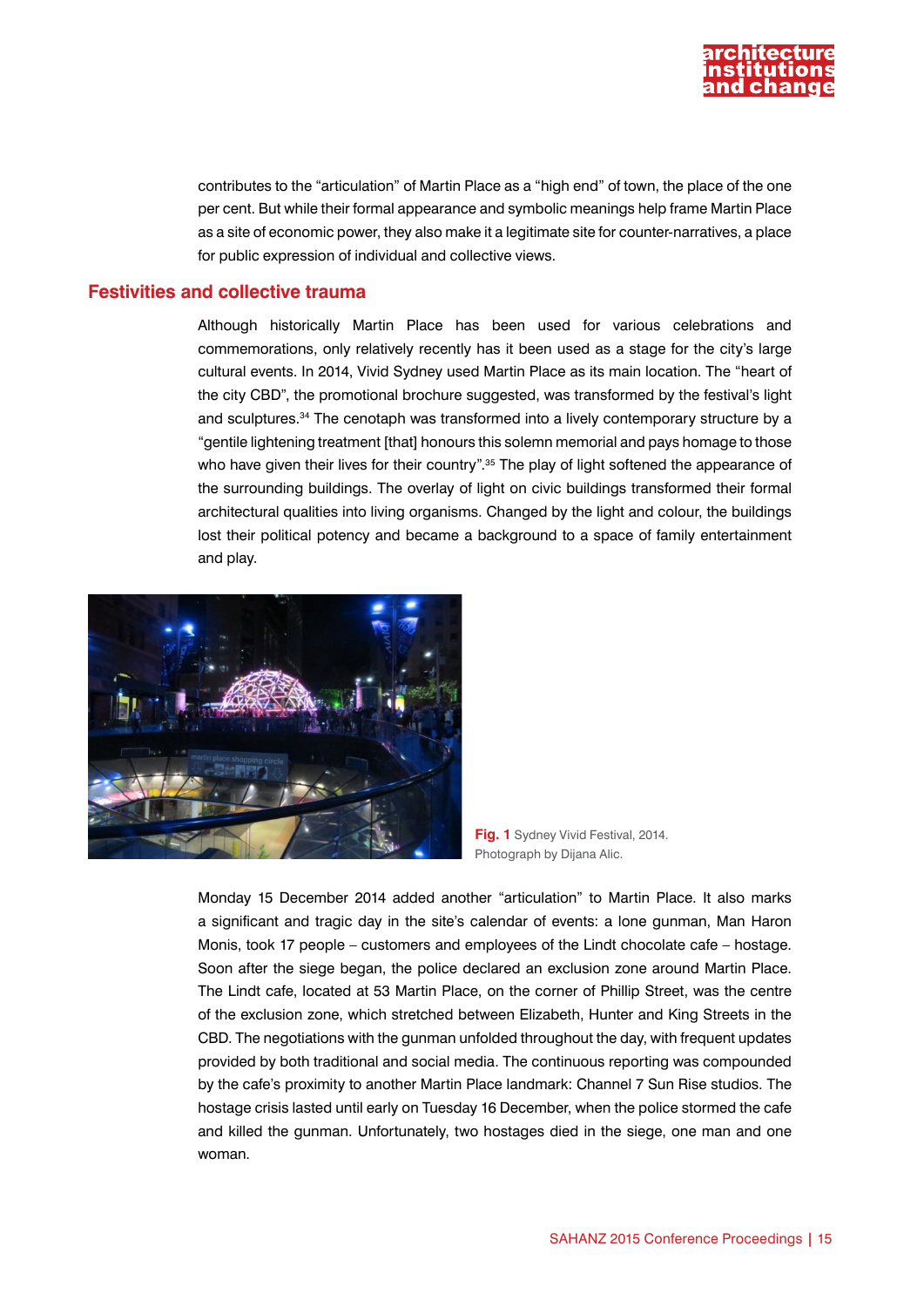The event marks a significant addition to the narrative and collective memory of Martin Place. It brought closer to home the horror of violence and its random nature. No longer do horrid acts of politicised violence occur only in faraway places; they also happen in central Sydney, at the very "heart" of the city – Martin Place. Though the siege was a random act of violence, the political connotations of the perpetrator's request linked the event to the broader political context, the wars in the Middle East in particular. Inadvertently, the event highlighted global connectivity and increased the importance of public discussion about Australia's military involvement in conflicts around the world. This new political "articulation" of Martin Place underscored the volatile nature of public space and the difficulties of controlling it.

The aftermath of the siege brought an outpouring of community emotion. The area in front of the Lindt cafe became a memorial to the victims from the afternoon of the siege's conclusion. The following day, the *Daily Telegraph* stated: "Martin Place – the scene of so much destruction and despair during the Lindt cafe siege was transformed yesterday as mourners created an extraordinary floral tribute to the victims of Sydney's hostage crisis".<sup>36</sup> Martin Place became a makeshift memorial to the victims: "By sundown the air, which just a few hours prior had been filled with gunshots, was thick with blossoming scent. People of all faiths, backgrounds and ages mixed like the mountain of gerberas, lilies and peonies on the piazza."37



**Fig. 2** Martin Place Memorial, 2014. Photograph by Dijana Alic.

As the day progressed, dignitaries, politicians, office workers and the general community poured into the area to pay their respects. Palpable sorrow was recorded in the daily press and in online sources. The feeling of collective sorrow unified diverse communities: from a tweet #illridewithyou, offering to support Muslim community members feeling threatened on public transport, to taxi drivers offering free rides to Martin Place to those wishing to pay their respect at the makeshift memorial.<sup>38</sup>

### **The many "articulations" of one place**

In his *The Production of Space*, Henri Lefebvre argues that the "pre-existence of space conditions the subject's presence, action and discourse".<sup>39</sup> "Every space is already in place before the appearance in it of actors"; it is the "texture" of place that provides "opportunities" for social engagement.<sup>40</sup> In the context of Martin Place, prevailing socio-political discourses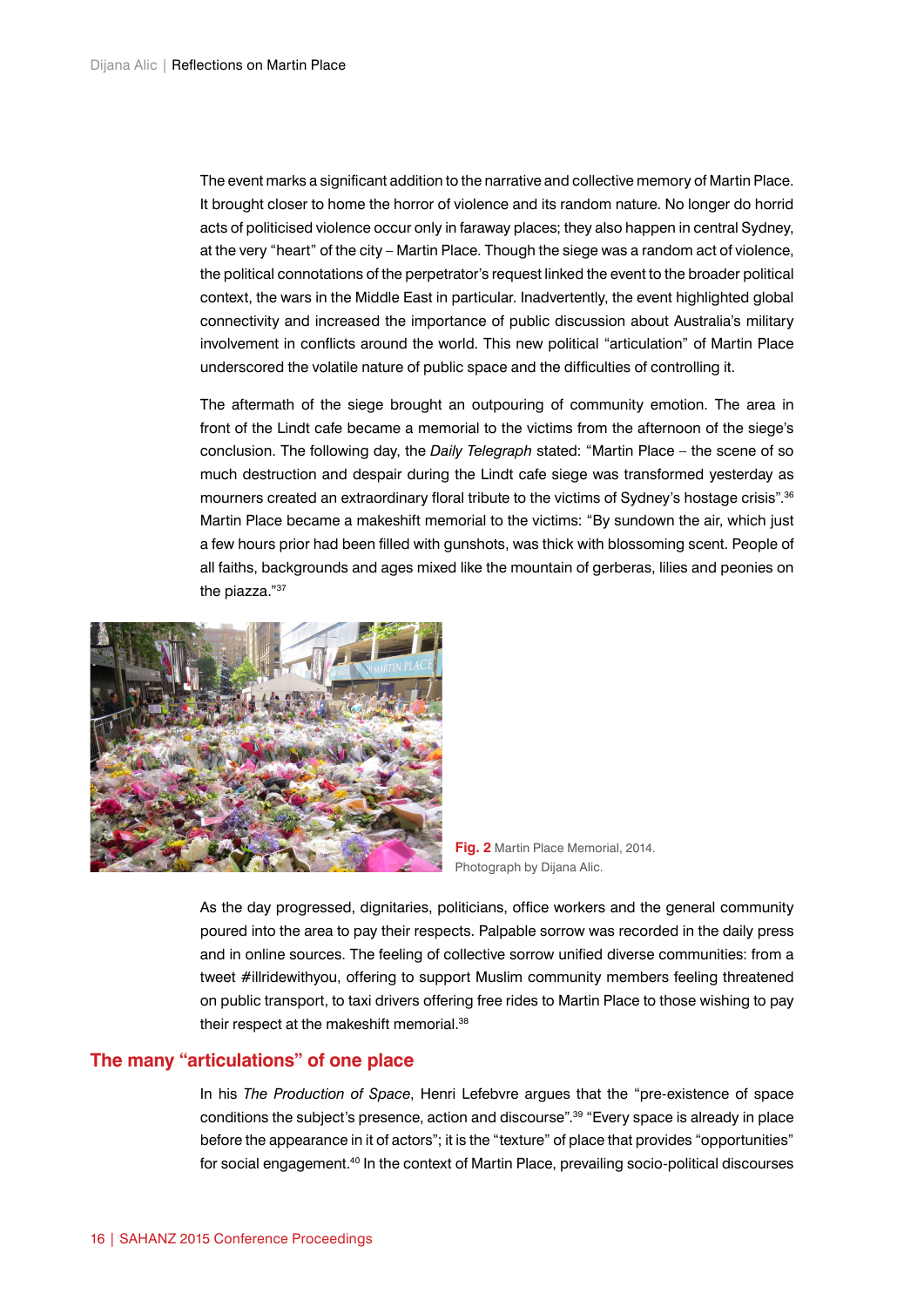

intersect with the architectural "texture" of place and the social events that occur there, and through this triangulated relationship Martin Place provides a complex environment that enables the activation of public space. As this paper has discussed, Martin Place has become a site of war-related commemoration, anti-war protest, political demonstration, cultural celebration and communal grieving, accommodating both community and individual expression through a complex web of social and architectural relations. By understanding the social and architectural histories associated with the buildings and the public space they bound, we gain a better understanding of the often-invisible structures that organise our daily engagements with the city. But this paper has sought to demonstrate that the diverse articulations and narratives of place that give shape to Martin Place also reveal its resistance to fixed meaning; as a public space, it can accommodate various meanings and be a site of relational importance. It serves as an example of the role architecture and place play in producing meaningful narratives, myths and memories.

- 3 Laclau and Mouffe, *Hegemony and Socialist Strategy*, 105.
- 4 Laclau and Mouffe, *Hegemony and Socialist Strategy*, 112.
- 5 Laclau and Mouffe, *Hegemony and Socialist Strategy*, 112.
- 6 Laclau and Mouffe, *Hegemony and Socialist Strategy*, 112.
- 7 Laclau and Mouffe, *Hegemony and Socialist Strategy*, 95-112.
- 8 G. P. Webber, ed., *The Design of Sydney: Three Decades of Change in the City Centre* (Sydney: Law Book Company, 1988), 72. The construction of the first half of the General Post Office took place between 1866 and 1874, with the entire building completed in 1891.
- 9 Webber, ed., *The Design of Sydney*, 72.
- 10 Originally, the building accommodated the headquarters of the Government Savings Bank of New South Wales.
- 11 Australian Heritage database,

[www.environment.gov.au/cgi-bin/ahdb/search.pl?mode=place\\_detail;place\\_id=1837](http://www.environment.gov.au/cgi-bin/ahdb/search.pl?mode=place_detail;place_id=1837) (accessed January 29, 2015). Sydney architectural firm J. & H. G. Kirkpatrick designed the bank. The family's relationship to the bank's governor, Mr Denison Miller, placed his professional integrity in question.

12 *Reflections of Martin Place*, brochure published to celebrate 50 years of the Reserve Bank of Australia. The bank holds a photographic collection of some 15,000 images. These record the establishment of the Commonwealth Bank and the Reserve Bank, and the financial events in which the banks were involved, [www.rba.gov.au/about-rba/history/anniversary/reflections-gallery.html.](http://www.rba.gov.au/about-rba/history/anniversary/reflections-gallery.html)

- 13 A total of 416,809 Australians enlisted from a population of about four million.
- 14 "Martin Place," *Sydney Morning Herald*, July 28, 1917, 13.
- 15 *Reflections of Martin Place,* n.p.
- 16 *Reflections of Martin Place*, n.p.
- 17 *Reflections of Martin Place*, n.p.
- 18 *Reflections of Martin Place*, n.p.
- 19 "Sydney Cenotaph," Wikipedia, [http://en.wikipedia.org/wiki/Sydney\\_Cenotaph](http://en.wikipedia.org/wiki/Sydney_Cenotaph) (accessed January 26, 2015). The cenotaph was completed two years ahead of schedule. [http://rslnsw.org.au/commemoration/](http://rslnsw.org.au/commemoration/memorials/the-cenotaph) [memorials/the-cenotaph](http://rslnsw.org.au/commemoration/memorials/the-cenotaph) (accessed April 18, 2015).

<sup>1</sup> Steve Meacham presents a review of the civic and public importance of Martin Place in "A city's heart builds on a sense of place," *Sydney Morning Herald*, October 1, 2007, [www.smh.com.au/news/national/a-citys-heart-builds-on-a-sense-of-place/2007/09/30/1191090943420.](http://www.smh.com.au/news/national/a-citys-heart-builds-on-a-sense-of-place/2007/09/30/1191090943420.html) [html](http://www.smh.com.au/news/national/a-citys-heart-builds-on-a-sense-of-place/2007/09/30/1191090943420.html) (accessed January 28, 2015).

<sup>2</sup> Ernesto Laclau and Chantal Mouffe, *Hegemony and Socialist Strategy: Towards a Radical Democratic Politics* (London: Verso, 1985), 95.